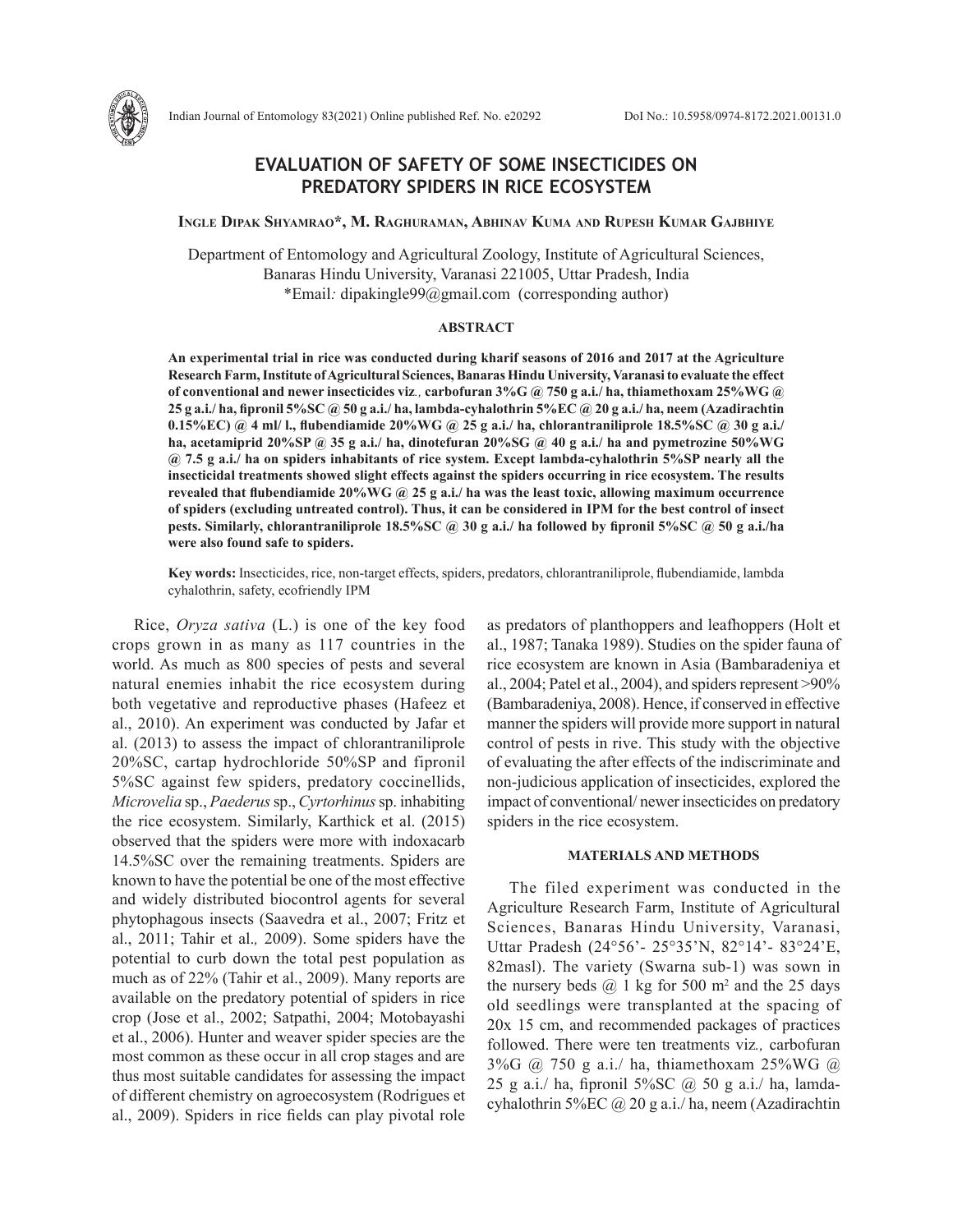0.15%EC) @ 4 ml/ l, flubendiamide 20%WG @ 25 g a.i./ ha, chlorantraniliprole  $18.5\%$ SC  $\omega$  30 g a.i./ ha, acetamiprid  $20\%SP$  @ 35 g a.i./ ha, dinotefuran  $20\%SG$  $\omega$  40 g a.i./ ha and pymetrozine 50%WG  $\omega$  7.5 g a.i./ ha and were replicated thrice. Applications were made during morning hours. Observations on the population of spiders were made from ten randomly selected hills at one day before spray (DBS) and  $1<sup>st</sup>$ ,  $3<sup>rd</sup>$ ,  $7<sup>th</sup>$  and  $14<sup>th</sup>$  days after sprays (DAS), and % reduction over pretreatment count worked out.

### **RESULTS AND DISCUSSION**

The data revealed that prior to first application, counts of spiders varied from 8.77 to 10.81/ 10 hills devoid of significant variations during kharif 2016 (Table 1); there was a decline in the count of spiders from first day after spray (DAS) which continued till 14th DAS, with maximum counts being in the control followed by flubendiamide  $20\%$ WG @ 25 g a.i./ ha, chlorantraniliprole 18.5%SC  $\omega$  50 g a.i./ ha, fipronil 5%SC @ 50 g a.i./ ha (11.87, 10.06, 9.13 and 8.30, respectively) and thus safe against spiders. In the second foliar application, similar trend was noticed- after one DAS, flubendiamide 20%WG @ 25 g a.i./ ha was observed with maximum number of spiders (9.10) next to control check (11.51), followed by chlorantraniliprole 18.5%SC @ 50 g a.i./ ha, fipronil 5%SC @ 50 g a.i./ ha and neem (Azadirachtin  $0.15\%$  EC)  $\omega$  4 ml/ l (8.95, 8.14 and 8.10, respectively) rendering them safe. In similar way data after third, seventh and fourteen DAS of second spray flubendiamide  $20\%$ WG @ 25 g a.i./ ha with maximum counts of spiders (7.27, 9.00 and 10.37) followed by fipronil 5%SC  $\omega$  50 g a.i./ ha (6.93, 7.17) and 9.13), neem (Azadirachtin 0.15%EC) @ 4 ml/ l. (6.00, 7.75 and 9.74) and chlorantraniliprole 18.5%SC @ 50 g a.i./ ha (5.66, 7.75 and 9.74, respectively). Lambda cyhalothrin 5%EC  $\omega$  20 g a.i./ ha was observed with least number of spiders in all days after spray. Thus, after the second spray flubendiamide 20% WG  $\omega$  25 g a.i./ ha was observed to be the safest.

During kharif 2017, before the first application, the spider counts ranged from 8.67 to 11.41/ 10 hills without significant differences among the treatments (Table 2); at one, third, seventh and fourteen DAS flubendiamide 20%WG  $\omega$  25 g a.i./ ha was observed with maximum counts of spiders followed by fipronil 5%SC @ 50 g a.i./ ha, chlorantraniliprole 18.5%SC @ 50 g a.i./ ha and neem (Azadirachtin 0.15%EC) (9.49, 8.97, 8.09 and 7.41, respectively; ambda-cyhalothrin 5%EC  $@$  20 g a.i./ha led to the least number of spiders (4.12/) making it the most toxic treatment. After the first spray, flubendiamide  $20\%$ WG  $\omega$  25 g a.i./ ha was proved the safest (9.49/ 10 hills). It was followed by fipronil 5%SC  $\omega$  50 g a.i./ ha, neem (Azadirachtin 0.15 %EC)  $\omega$  4 ml/ l and chlorantraniliprole 18.5%SC  $\omega$  30 g a.i./ ha. After the second spray, at one, third, seventh and fourteen DAS, again flubendiamide 20%WG  $(a)$ 25 g a.i./ ha was observed with maximum number of spiders (10.95) followed by chlorantraniliprole 18.5%SC @ 30 g a.i./ha (10.75) and fipronil 5%SC @ 50 g a.i./ ha (10.23) rendering them safe, and lambdacyhalothrin 5%EC  $\omega$  20 g a.i./ ha was the most toxic; at three DAS, chlorantraniliprole  $18.5\%$ SC @ 30 g a.i./ ha was observed with maximum number of spiders (8.87) followed by flubendiamide  $20\%$ WG $\omega$  25 g a.i./ ha (7.47) and lamda-cyhalothrin 5%EC  $\omega$  20 g a.i./ ha (4.05) was observed with least number of spiders. At seven DAS after the second spray, flubendiamide  $20\%$ WG@ 25 g a.i./ ha was observed with maximum number of spiders (11.74) and lambda-cyhalothrin 5%EC  $\omega$  20 g a.i./ha with the least (5.61). Again, on fourteen DAS, flubendiamide 20% WG@ 25 g a.i./ha was observed with maximum number of spiders (12.42), and thus proved the safest (Table 2).

These observations are similar to that of Mishra (2008) with rynaxpyr 20EC at 40 g a.i./ ha and flubendiamide 480SC at 30 g a.i./ ha as safer to predators of rice pests. The results of Shanwei *i* (2009) on chlorantraniliprole 20SC at 40 g a.i./ ha as highly safe to beneficial arthropods corroborate with this study; Jafar et al. (2013) observed that indoxacarb 15.8EC at 30 g a.i./ ha, chlorantraniliprole 18.5%SC at 30 g a.i./ ha, cartap hydrochloride 50%SP at 500 g a.i./ ha and fipronil 5%SC 625 ml/ ha are safer to rice natural enemies. Javaregowda and Naik (2005) with flubendiamide at 12.5, 25 and 50 g a.i./ ha observed 23.42, 23.82 and 24.33 spiders/ 10 hills, respectively, on par with the untreated check (22.47/ 10 hills). Thus, it can be concluded that all the treatments except lambdacyhalothrin 20%SP  $\omega$  20 g a.i./ ha which is toxic to spider, flubendiamide  $20\%$ WG  $\omega$  25 g a.i./ha was found to be the least toxic.

#### **ACKNOWLEDGEMENTS**

The authors thank the Head, Department of Entomology and Agricultural Zoology, and Agricultural Research Farm, Institute of Agricultural Sciences, Banaras Hindu University, Varanasi for providing facilities.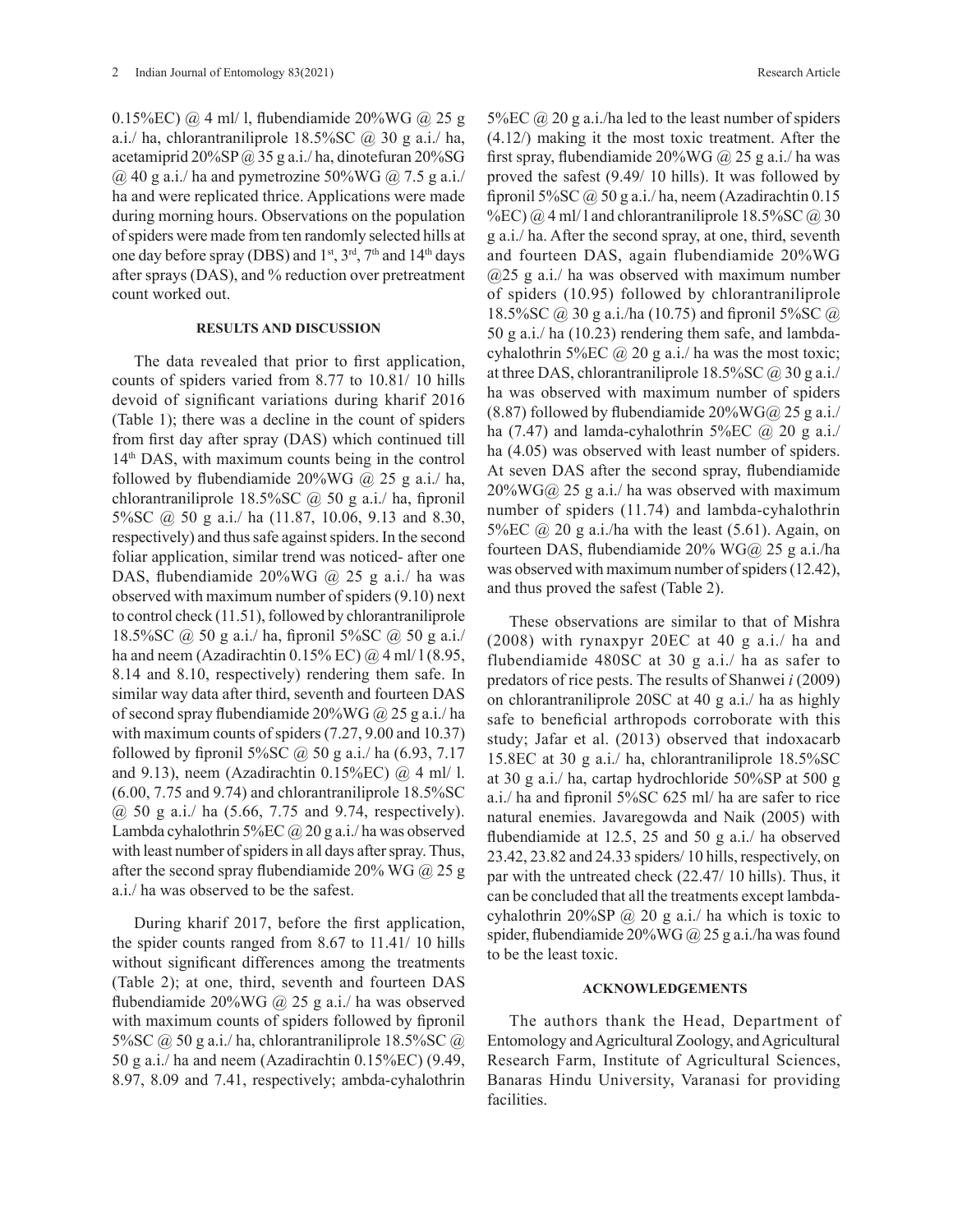|                                                                                                                                        |                               | Table 1. Effect of insecticidal treatments on the population of spiders in rice (kharif 2016) |                                                                                                                                                                                                                                                                                                     |    |                                                                                                                                                                                                                                                                                                                                                                                                                                                                |                     |                                                                                                                                                                                                                                                                        |        |       |       |                                                                                                                                                                                                                                                                                                        |
|----------------------------------------------------------------------------------------------------------------------------------------|-------------------------------|-----------------------------------------------------------------------------------------------|-----------------------------------------------------------------------------------------------------------------------------------------------------------------------------------------------------------------------------------------------------------------------------------------------------|----|----------------------------------------------------------------------------------------------------------------------------------------------------------------------------------------------------------------------------------------------------------------------------------------------------------------------------------------------------------------------------------------------------------------------------------------------------------------|---------------------|------------------------------------------------------------------------------------------------------------------------------------------------------------------------------------------------------------------------------------------------------------------------|--------|-------|-------|--------------------------------------------------------------------------------------------------------------------------------------------------------------------------------------------------------------------------------------------------------------------------------------------------------|
| Treatments                                                                                                                             | Dose                          |                                                                                               |                                                                                                                                                                                                                                                                                                     | Σ. |                                                                                                                                                                                                                                                                                                                                                                                                                                                                | of spiders/10 hills |                                                                                                                                                                                                                                                                        |        |       |       |                                                                                                                                                                                                                                                                                                        |
|                                                                                                                                        | $(g \nabla \cdot \mathbf{i})$ |                                                                                               | First spray                                                                                                                                                                                                                                                                                         |    |                                                                                                                                                                                                                                                                                                                                                                                                                                                                |                     |                                                                                                                                                                                                                                                                        | Second | spray |       |                                                                                                                                                                                                                                                                                                        |
|                                                                                                                                        | ha)                           | 1 DBS                                                                                         |                                                                                                                                                                                                                                                                                                     |    | Mean                                                                                                                                                                                                                                                                                                                                                                                                                                                           | <b>DBS</b>          | <b>DAS</b>                                                                                                                                                                                                                                                             | DAS    |       | 4 DAS |                                                                                                                                                                                                                                                                                                        |
| Acetamiprid 20 SP                                                                                                                      | 35                            | $(2.94)$ **<br>7.67*                                                                          |                                                                                                                                                                                                                                                                                                     |    |                                                                                                                                                                                                                                                                                                                                                                                                                                                                |                     |                                                                                                                                                                                                                                                                        |        |       |       |                                                                                                                                                                                                                                                                                                        |
|                                                                                                                                        |                               |                                                                                               |                                                                                                                                                                                                                                                                                                     |    |                                                                                                                                                                                                                                                                                                                                                                                                                                                                |                     |                                                                                                                                                                                                                                                                        |        |       |       |                                                                                                                                                                                                                                                                                                        |
| Carbofuran 3% G                                                                                                                        | 750                           | (3.19)<br>9.21                                                                                | $\begin{array}{l} 31.80 \\ 31.81 \\ 32.93 \\ 33.95 \\ 34.97 \\ 35.99 \\ 36.99 \\ 37.99 \\ 38.99 \\ 39.99 \\ 30.99 \\ 31.99 \\ 32.99 \\ 33.99 \\ 34.99 \\ 35.99 \\ 36.90 \\ 37.90 \\ 38.90 \\ 39.90 \\ 39.90 \\ 39.90 \\ 39.90 \\ 39.90 \\ 39.90 \\ 39.90 \\ 39.90 \\ 39.90 \\ 39.90 \\ 39.90 \\ 39$ |    | $\begin{array}{l} \mathfrak{D}, \mathfrak{D}, \mathfrak{D}, \mathfrak{D}, \mathfrak{D}, \mathfrak{D}, \mathfrak{D}, \mathfrak{D}, \mathfrak{D}, \mathfrak{D}, \mathfrak{D}, \mathfrak{D}, \mathfrak{D}, \mathfrak{D}, \mathfrak{D}, \mathfrak{D}, \mathfrak{D}, \mathfrak{D}, \mathfrak{D}, \mathfrak{D}, \mathfrak{D}, \mathfrak{D}, \mathfrak{D}, \mathfrak{D}, \mathfrak{D}, \mathfrak{D}, \mathfrak{D}, \mathfrak{D}, \mathfrak{D}, \mathfrak{D}, \mathfr$ |                     | $\begin{array}{l} 5,63\\ 6,63\\ 7,64\\ 8,85\\ 9,95\\ 10,95\\ 10,95\\ 10,95\\ 10,95\\ 10,95\\ 10,95\\ 10,95\\ 10,95\\ 10,95\\ 10,95\\ 10,95\\ 10,95\\ 10,95\\ 10,95\\ 10,95\\ 10,95\\ 10,95\\ 10,95\\ 10,95\\ 10,95\\ 10,95\\ 10,95\\ 10,95\\ 10,95\\ 10,95\\ 10,95\\ $ |        |       |       | $\begin{array}{l} 1.91 & 0.5 \\ 1.4 & 0.5 \\ 1.5 & 0.5 \\ 1.5 & 0.5 \\ 1.5 & 0.5 \\ 1.5 & 0.5 \\ 1.5 & 0.5 \\ 1.5 & 0.5 \\ 1.5 & 0.5 \\ 1.5 & 0.5 \\ 1.5 & 0.5 \\ 1.5 & 0.5 \\ 1.5 & 0.5 \\ 1.5 & 0.5 \\ 1.5 & 0.5 \\ 1.5 & 0.5 \\ 1.5 & 0.5 \\ 1.5 & 0.5 \\ 1.5 & 0.5 \\ 1.5 & 0.5 \\ 1.5 & 0.5 \\ 1$ |
| Chlorantraniliprole                                                                                                                    | $30\,$                        | 10.51                                                                                         |                                                                                                                                                                                                                                                                                                     |    |                                                                                                                                                                                                                                                                                                                                                                                                                                                                |                     |                                                                                                                                                                                                                                                                        |        |       |       |                                                                                                                                                                                                                                                                                                        |
| 18.5% SC                                                                                                                               |                               | (3.39)                                                                                        |                                                                                                                                                                                                                                                                                                     |    |                                                                                                                                                                                                                                                                                                                                                                                                                                                                |                     |                                                                                                                                                                                                                                                                        |        |       |       |                                                                                                                                                                                                                                                                                                        |
| Dinotefuran 20% SG                                                                                                                     | $\overline{4}$                | 9.00                                                                                          |                                                                                                                                                                                                                                                                                                     |    |                                                                                                                                                                                                                                                                                                                                                                                                                                                                |                     |                                                                                                                                                                                                                                                                        |        |       |       |                                                                                                                                                                                                                                                                                                        |
|                                                                                                                                        |                               | (3.15)                                                                                        |                                                                                                                                                                                                                                                                                                     |    |                                                                                                                                                                                                                                                                                                                                                                                                                                                                |                     |                                                                                                                                                                                                                                                                        |        |       |       |                                                                                                                                                                                                                                                                                                        |
| Fipronil 5 % SC                                                                                                                        | $50\,$                        | 9.67                                                                                          |                                                                                                                                                                                                                                                                                                     |    |                                                                                                                                                                                                                                                                                                                                                                                                                                                                |                     |                                                                                                                                                                                                                                                                        |        |       |       |                                                                                                                                                                                                                                                                                                        |
|                                                                                                                                        |                               | (3.26)                                                                                        |                                                                                                                                                                                                                                                                                                     |    |                                                                                                                                                                                                                                                                                                                                                                                                                                                                |                     |                                                                                                                                                                                                                                                                        |        |       |       |                                                                                                                                                                                                                                                                                                        |
| Flubendiamide 20%                                                                                                                      | 25                            | 10.61                                                                                         |                                                                                                                                                                                                                                                                                                     |    |                                                                                                                                                                                                                                                                                                                                                                                                                                                                |                     |                                                                                                                                                                                                                                                                        |        |       |       |                                                                                                                                                                                                                                                                                                        |
| WG                                                                                                                                     |                               | (3.40)                                                                                        |                                                                                                                                                                                                                                                                                                     |    |                                                                                                                                                                                                                                                                                                                                                                                                                                                                |                     |                                                                                                                                                                                                                                                                        |        |       |       |                                                                                                                                                                                                                                                                                                        |
| Lamda-Cyhalothrin                                                                                                                      | $\overline{20}$               |                                                                                               |                                                                                                                                                                                                                                                                                                     |    |                                                                                                                                                                                                                                                                                                                                                                                                                                                                |                     |                                                                                                                                                                                                                                                                        |        |       |       |                                                                                                                                                                                                                                                                                                        |
| 5% EC                                                                                                                                  |                               | $8.90$<br>(3.14)                                                                              |                                                                                                                                                                                                                                                                                                     |    |                                                                                                                                                                                                                                                                                                                                                                                                                                                                |                     |                                                                                                                                                                                                                                                                        |        |       |       |                                                                                                                                                                                                                                                                                                        |
| Neem (Azadiractin                                                                                                                      | $4 \text{ ml}$                |                                                                                               |                                                                                                                                                                                                                                                                                                     |    |                                                                                                                                                                                                                                                                                                                                                                                                                                                                |                     |                                                                                                                                                                                                                                                                        |        |       |       |                                                                                                                                                                                                                                                                                                        |
| $0.15\%$ EC)                                                                                                                           | lit.                          | $10.81$<br>$(3.43)$                                                                           |                                                                                                                                                                                                                                                                                                     |    |                                                                                                                                                                                                                                                                                                                                                                                                                                                                |                     |                                                                                                                                                                                                                                                                        |        |       |       |                                                                                                                                                                                                                                                                                                        |
| Pymetrozine 50%                                                                                                                        | 7.5                           | 8.77                                                                                          |                                                                                                                                                                                                                                                                                                     |    |                                                                                                                                                                                                                                                                                                                                                                                                                                                                |                     |                                                                                                                                                                                                                                                                        |        |       |       |                                                                                                                                                                                                                                                                                                        |
| WG                                                                                                                                     |                               | (3.12)                                                                                        |                                                                                                                                                                                                                                                                                                     |    |                                                                                                                                                                                                                                                                                                                                                                                                                                                                |                     |                                                                                                                                                                                                                                                                        |        |       |       |                                                                                                                                                                                                                                                                                                        |
| Thiamethoxam 25%                                                                                                                       | 25                            | 9.10                                                                                          |                                                                                                                                                                                                                                                                                                     |    |                                                                                                                                                                                                                                                                                                                                                                                                                                                                |                     |                                                                                                                                                                                                                                                                        |        |       |       |                                                                                                                                                                                                                                                                                                        |
| WG                                                                                                                                     |                               | (3.17)                                                                                        |                                                                                                                                                                                                                                                                                                     |    |                                                                                                                                                                                                                                                                                                                                                                                                                                                                |                     |                                                                                                                                                                                                                                                                        |        |       |       |                                                                                                                                                                                                                                                                                                        |
| Control                                                                                                                                | Water                         | 9.41                                                                                          |                                                                                                                                                                                                                                                                                                     |    |                                                                                                                                                                                                                                                                                                                                                                                                                                                                |                     |                                                                                                                                                                                                                                                                        |        |       |       |                                                                                                                                                                                                                                                                                                        |
|                                                                                                                                        | spray                         | (3.22)                                                                                        |                                                                                                                                                                                                                                                                                                     |    |                                                                                                                                                                                                                                                                                                                                                                                                                                                                |                     |                                                                                                                                                                                                                                                                        |        |       |       |                                                                                                                                                                                                                                                                                                        |
| $CD (p=0.05)$                                                                                                                          | ł                             | $\overline{1}$                                                                                |                                                                                                                                                                                                                                                                                                     |    |                                                                                                                                                                                                                                                                                                                                                                                                                                                                |                     |                                                                                                                                                                                                                                                                        |        |       |       |                                                                                                                                                                                                                                                                                                        |
| $\pm$ m $\pm$                                                                                                                          |                               | ł                                                                                             |                                                                                                                                                                                                                                                                                                     |    |                                                                                                                                                                                                                                                                                                                                                                                                                                                                |                     |                                                                                                                                                                                                                                                                        |        |       |       |                                                                                                                                                                                                                                                                                                        |
| *Mean of three replications' **Figures in the parentheses square root transformed values; DAS- Days after spray; DBS- Day before spray |                               |                                                                                               |                                                                                                                                                                                                                                                                                                     |    |                                                                                                                                                                                                                                                                                                                                                                                                                                                                |                     |                                                                                                                                                                                                                                                                        |        |       |       |                                                                                                                                                                                                                                                                                                        |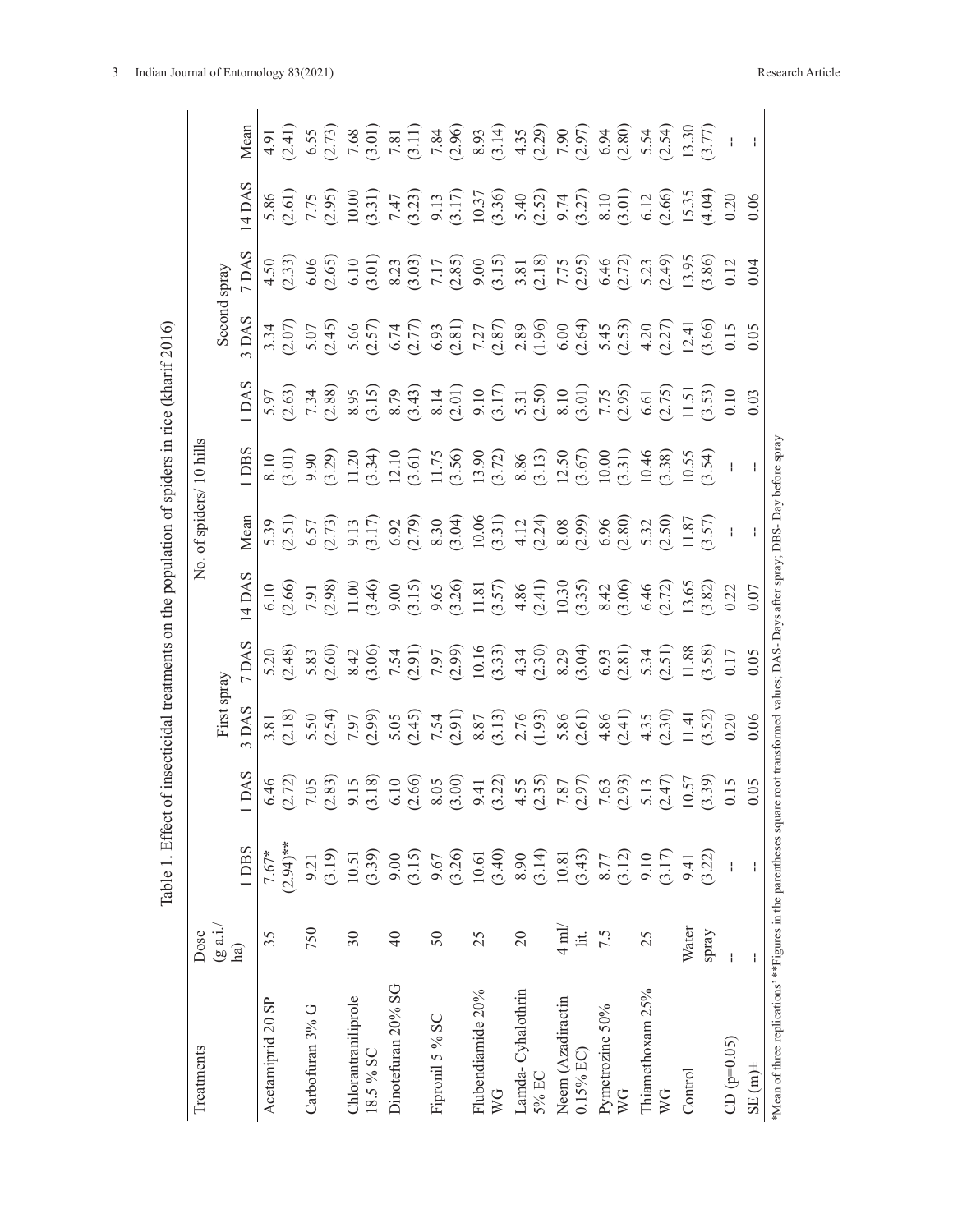|                                                                                                                            |                          |                   |      |                                                                                                                                                                                                                                                                            |       | Table 2. Effect of insecticidal treatments on the occurrence of spiders in rice (kharif 2017)                                                                                                                                                                                                          |                     |                                                                                                                                                                                                                                                                                                                                                                                                                                                               |                                                                                                                                                                                                                                                                                                                                                                                                                             |                                                                                                                                                                                                                                                                                                                                                 |       |                                                                                                                                                                                                                                                                          |                                                                                                                                                                                                                                  |
|----------------------------------------------------------------------------------------------------------------------------|--------------------------|-------------------|------|----------------------------------------------------------------------------------------------------------------------------------------------------------------------------------------------------------------------------------------------------------------------------|-------|--------------------------------------------------------------------------------------------------------------------------------------------------------------------------------------------------------------------------------------------------------------------------------------------------------|---------------------|---------------------------------------------------------------------------------------------------------------------------------------------------------------------------------------------------------------------------------------------------------------------------------------------------------------------------------------------------------------------------------------------------------------------------------------------------------------|-----------------------------------------------------------------------------------------------------------------------------------------------------------------------------------------------------------------------------------------------------------------------------------------------------------------------------------------------------------------------------------------------------------------------------|-------------------------------------------------------------------------------------------------------------------------------------------------------------------------------------------------------------------------------------------------------------------------------------------------------------------------------------------------|-------|--------------------------------------------------------------------------------------------------------------------------------------------------------------------------------------------------------------------------------------------------------------------------|----------------------------------------------------------------------------------------------------------------------------------------------------------------------------------------------------------------------------------|
| Treatments                                                                                                                 | Dose (g                  |                   |      |                                                                                                                                                                                                                                                                            |       | ,<br>Ž                                                                                                                                                                                                                                                                                                 | of spiders/10 hills |                                                                                                                                                                                                                                                                                                                                                                                                                                                               |                                                                                                                                                                                                                                                                                                                                                                                                                             |                                                                                                                                                                                                                                                                                                                                                 |       |                                                                                                                                                                                                                                                                          |                                                                                                                                                                                                                                  |
|                                                                                                                            | a.i./ha)                 |                   |      | First                                                                                                                                                                                                                                                                      | spray |                                                                                                                                                                                                                                                                                                        |                     |                                                                                                                                                                                                                                                                                                                                                                                                                                                               |                                                                                                                                                                                                                                                                                                                                                                                                                             | Second                                                                                                                                                                                                                                                                                                                                          | spray |                                                                                                                                                                                                                                                                          |                                                                                                                                                                                                                                  |
|                                                                                                                            |                          | 1 DBS             | DAS  | DAS                                                                                                                                                                                                                                                                        |       |                                                                                                                                                                                                                                                                                                        | Mean                | <b>DBS</b>                                                                                                                                                                                                                                                                                                                                                                                                                                                    | <b>DAS</b>                                                                                                                                                                                                                                                                                                                                                                                                                  | DAS.                                                                                                                                                                                                                                                                                                                                            |       |                                                                                                                                                                                                                                                                          | Mean                                                                                                                                                                                                                             |
| Acetamiprid 20 SP                                                                                                          | 35                       | 9.81              |      |                                                                                                                                                                                                                                                                            |       |                                                                                                                                                                                                                                                                                                        |                     |                                                                                                                                                                                                                                                                                                                                                                                                                                                               |                                                                                                                                                                                                                                                                                                                                                                                                                             |                                                                                                                                                                                                                                                                                                                                                 |       |                                                                                                                                                                                                                                                                          |                                                                                                                                                                                                                                  |
|                                                                                                                            |                          | (3.28)            |      | 5.86                                                                                                                                                                                                                                                                       | 7.35  | $\frac{8.14}{(3.18)}$                                                                                                                                                                                                                                                                                  |                     |                                                                                                                                                                                                                                                                                                                                                                                                                                                               |                                                                                                                                                                                                                                                                                                                                                                                                                             |                                                                                                                                                                                                                                                                                                                                                 |       |                                                                                                                                                                                                                                                                          | $5.90$<br>$(2.61)$                                                                                                                                                                                                               |
| Carbofuran 3%G                                                                                                             | 750                      | 9.64              |      |                                                                                                                                                                                                                                                                            |       |                                                                                                                                                                                                                                                                                                        |                     |                                                                                                                                                                                                                                                                                                                                                                                                                                                               |                                                                                                                                                                                                                                                                                                                                                                                                                             |                                                                                                                                                                                                                                                                                                                                                 |       |                                                                                                                                                                                                                                                                          |                                                                                                                                                                                                                                  |
|                                                                                                                            |                          | $(3.10)$          |      |                                                                                                                                                                                                                                                                            |       |                                                                                                                                                                                                                                                                                                        |                     | $\begin{array}{l} \texttt{x11} \\ \texttt{x21} \\ \texttt{x32} \\ \texttt{x43} \\ \texttt{x54} \\ \texttt{x63} \\ \texttt{x74} \\ \texttt{x85} \\ \texttt{x95} \\ \texttt{x13} \\ \texttt{x14} \\ \texttt{x23} \\ \texttt{x34} \\ \texttt{x45} \\ \texttt{x55} \\ \texttt{x63} \\ \texttt{x75} \\ \texttt{x86} \\ \texttt{x95} \\ \texttt{x13} \\ \texttt{x14} \\ \texttt{x25} \\ \texttt{x36} \\ \texttt{x47} \\ \texttt{x58} \\ \texttt{x69} \\ \texttt{x7$ |                                                                                                                                                                                                                                                                                                                                                                                                                             |                                                                                                                                                                                                                                                                                                                                                 |       |                                                                                                                                                                                                                                                                          | $(4,6,6,8,0)$<br>$(6,6,6,6)$ $(7,6,6)$ $(8,6,6)$ $(9,6,6)$ $(1,6,6)$ $(1,6,6)$ $(1,6,6)$ $(1,6,6)$ $(1,6,6)$ $(1,6,6)$ $(1,6,6)$ $(1,6,6)$ $(1,6,6)$ $(1,6,6)$ $(1,6,6)$ $(1,6,6)$ $(1,6,6)$ $(1,6,6)$ $(1,6,6)$ $(1,6,6)$ $(1,$ |
| Chlorantraniliprole                                                                                                        | $30\,$                   | 10.48             |      |                                                                                                                                                                                                                                                                            |       |                                                                                                                                                                                                                                                                                                        |                     |                                                                                                                                                                                                                                                                                                                                                                                                                                                               |                                                                                                                                                                                                                                                                                                                                                                                                                             |                                                                                                                                                                                                                                                                                                                                                 |       |                                                                                                                                                                                                                                                                          |                                                                                                                                                                                                                                  |
| 18.5%SC                                                                                                                    |                          | (3.38)            |      |                                                                                                                                                                                                                                                                            |       |                                                                                                                                                                                                                                                                                                        |                     |                                                                                                                                                                                                                                                                                                                                                                                                                                                               |                                                                                                                                                                                                                                                                                                                                                                                                                             |                                                                                                                                                                                                                                                                                                                                                 |       |                                                                                                                                                                                                                                                                          |                                                                                                                                                                                                                                  |
| Dinotefuran 20%SG                                                                                                          | $\overline{4}$           | 10.38             |      |                                                                                                                                                                                                                                                                            |       |                                                                                                                                                                                                                                                                                                        |                     |                                                                                                                                                                                                                                                                                                                                                                                                                                                               |                                                                                                                                                                                                                                                                                                                                                                                                                             |                                                                                                                                                                                                                                                                                                                                                 |       |                                                                                                                                                                                                                                                                          |                                                                                                                                                                                                                                  |
|                                                                                                                            |                          | (3.37)            |      |                                                                                                                                                                                                                                                                            |       |                                                                                                                                                                                                                                                                                                        |                     |                                                                                                                                                                                                                                                                                                                                                                                                                                                               |                                                                                                                                                                                                                                                                                                                                                                                                                             |                                                                                                                                                                                                                                                                                                                                                 |       |                                                                                                                                                                                                                                                                          |                                                                                                                                                                                                                                  |
| Fipronil 5%SC                                                                                                              | 50                       | 11.21             |      |                                                                                                                                                                                                                                                                            |       |                                                                                                                                                                                                                                                                                                        |                     |                                                                                                                                                                                                                                                                                                                                                                                                                                                               |                                                                                                                                                                                                                                                                                                                                                                                                                             |                                                                                                                                                                                                                                                                                                                                                 |       |                                                                                                                                                                                                                                                                          |                                                                                                                                                                                                                                  |
|                                                                                                                            |                          | (3.49)            |      |                                                                                                                                                                                                                                                                            |       |                                                                                                                                                                                                                                                                                                        |                     |                                                                                                                                                                                                                                                                                                                                                                                                                                                               |                                                                                                                                                                                                                                                                                                                                                                                                                             |                                                                                                                                                                                                                                                                                                                                                 |       |                                                                                                                                                                                                                                                                          |                                                                                                                                                                                                                                  |
| Flubendiamide 20%WG                                                                                                        | 25                       | 11.41             |      |                                                                                                                                                                                                                                                                            |       |                                                                                                                                                                                                                                                                                                        |                     |                                                                                                                                                                                                                                                                                                                                                                                                                                                               |                                                                                                                                                                                                                                                                                                                                                                                                                             |                                                                                                                                                                                                                                                                                                                                                 |       |                                                                                                                                                                                                                                                                          |                                                                                                                                                                                                                                  |
|                                                                                                                            |                          | (3.52)            |      |                                                                                                                                                                                                                                                                            |       |                                                                                                                                                                                                                                                                                                        |                     |                                                                                                                                                                                                                                                                                                                                                                                                                                                               |                                                                                                                                                                                                                                                                                                                                                                                                                             |                                                                                                                                                                                                                                                                                                                                                 |       |                                                                                                                                                                                                                                                                          |                                                                                                                                                                                                                                  |
| Lamda-cyhalothrin                                                                                                          | $\Omega$                 | $\phantom{0}8.81$ |      |                                                                                                                                                                                                                                                                            |       |                                                                                                                                                                                                                                                                                                        |                     |                                                                                                                                                                                                                                                                                                                                                                                                                                                               |                                                                                                                                                                                                                                                                                                                                                                                                                             |                                                                                                                                                                                                                                                                                                                                                 |       |                                                                                                                                                                                                                                                                          |                                                                                                                                                                                                                                  |
| 5%EC                                                                                                                       |                          | (3.12)            |      |                                                                                                                                                                                                                                                                            |       |                                                                                                                                                                                                                                                                                                        |                     |                                                                                                                                                                                                                                                                                                                                                                                                                                                               |                                                                                                                                                                                                                                                                                                                                                                                                                             |                                                                                                                                                                                                                                                                                                                                                 |       |                                                                                                                                                                                                                                                                          |                                                                                                                                                                                                                                  |
| Neem (Azadiractin                                                                                                          | $4$ ml/lit.              | 9.41              |      |                                                                                                                                                                                                                                                                            |       |                                                                                                                                                                                                                                                                                                        |                     |                                                                                                                                                                                                                                                                                                                                                                                                                                                               |                                                                                                                                                                                                                                                                                                                                                                                                                             |                                                                                                                                                                                                                                                                                                                                                 |       |                                                                                                                                                                                                                                                                          |                                                                                                                                                                                                                                  |
| $0.15%$ EC)                                                                                                                |                          | (3.22)            |      |                                                                                                                                                                                                                                                                            |       |                                                                                                                                                                                                                                                                                                        |                     |                                                                                                                                                                                                                                                                                                                                                                                                                                                               |                                                                                                                                                                                                                                                                                                                                                                                                                             |                                                                                                                                                                                                                                                                                                                                                 |       |                                                                                                                                                                                                                                                                          |                                                                                                                                                                                                                                  |
| Pymetrozine 50%WG                                                                                                          | 7.5                      | 8.67              |      |                                                                                                                                                                                                                                                                            |       |                                                                                                                                                                                                                                                                                                        |                     |                                                                                                                                                                                                                                                                                                                                                                                                                                                               |                                                                                                                                                                                                                                                                                                                                                                                                                             |                                                                                                                                                                                                                                                                                                                                                 |       |                                                                                                                                                                                                                                                                          |                                                                                                                                                                                                                                  |
|                                                                                                                            |                          | (3.10)            |      |                                                                                                                                                                                                                                                                            |       |                                                                                                                                                                                                                                                                                                        |                     |                                                                                                                                                                                                                                                                                                                                                                                                                                                               |                                                                                                                                                                                                                                                                                                                                                                                                                             |                                                                                                                                                                                                                                                                                                                                                 |       |                                                                                                                                                                                                                                                                          |                                                                                                                                                                                                                                  |
| Thiamethoxam 25%WG                                                                                                         | 25                       | 10.20             |      |                                                                                                                                                                                                                                                                            |       |                                                                                                                                                                                                                                                                                                        |                     |                                                                                                                                                                                                                                                                                                                                                                                                                                                               |                                                                                                                                                                                                                                                                                                                                                                                                                             |                                                                                                                                                                                                                                                                                                                                                 |       |                                                                                                                                                                                                                                                                          |                                                                                                                                                                                                                                  |
|                                                                                                                            |                          | (3.34)            |      |                                                                                                                                                                                                                                                                            |       |                                                                                                                                                                                                                                                                                                        |                     |                                                                                                                                                                                                                                                                                                                                                                                                                                                               |                                                                                                                                                                                                                                                                                                                                                                                                                             |                                                                                                                                                                                                                                                                                                                                                 |       |                                                                                                                                                                                                                                                                          |                                                                                                                                                                                                                                  |
| Control                                                                                                                    | Water                    | 9.51              |      |                                                                                                                                                                                                                                                                            |       |                                                                                                                                                                                                                                                                                                        |                     |                                                                                                                                                                                                                                                                                                                                                                                                                                                               |                                                                                                                                                                                                                                                                                                                                                                                                                             |                                                                                                                                                                                                                                                                                                                                                 |       |                                                                                                                                                                                                                                                                          |                                                                                                                                                                                                                                  |
|                                                                                                                            | spray                    | (3.23)            |      |                                                                                                                                                                                                                                                                            |       |                                                                                                                                                                                                                                                                                                        |                     |                                                                                                                                                                                                                                                                                                                                                                                                                                                               |                                                                                                                                                                                                                                                                                                                                                                                                                             |                                                                                                                                                                                                                                                                                                                                                 |       |                                                                                                                                                                                                                                                                          |                                                                                                                                                                                                                                  |
| $CD (p=0.05)$                                                                                                              | $\overline{\phantom{a}}$ | $\mathfrak l$     | 0.13 | $\begin{array}{l} 6.57\\ 5.47\\ 0.47\\ 0.69\\ 0.74\\ 0.80\\ 0.90\\ 0.90\\ 0.90\\ 0.90\\ 0.90\\ 0.90\\ 0.90\\ 0.90\\ 0.90\\ 0.90\\ 0.90\\ 0.90\\ 0.90\\ 0.90\\ 0.90\\ 0.90\\ 0.90\\ 0.90\\ 0.90\\ 0.90\\ 0.90\\ 0.90\\ 0.90\\ 0.90\\ 0.90\\ 0.90\\ 0.90\\ 0.90\\ 0.90\\ 0.$ |       | $\begin{array}{l} 7.66\\[-4pt] 7.93\\[-4pt] 9.89\\[-4pt] 9.89\\[-4pt] 9.89\\[-4pt] 9.81\\[-4pt] 9.81\\[-4pt] 9.81\\[-4pt] 9.81\\[-4pt] 9.81\\[-4pt] 9.81\\[-4pt] 9.81\\[-4pt] 9.81\\[-4pt] 9.81\\[-4pt] 9.81\\[-4pt] 9.81\\[-4pt] 9.81\\[-4pt] 9.81\\[-4pt] 9.81\\[-4pt] 9.81\\[-4pt] 9.81\\[-4pt] 9.$ |                     |                                                                                                                                                                                                                                                                                                                                                                                                                                                               | $(7.5 \times 10^{-4} \times 10^{-4} \times 10^{-4} \times 10^{-4} \times 10^{-4} \times 10^{-4} \times 10^{-4} \times 10^{-4} \times 10^{-4} \times 10^{-4} \times 10^{-4} \times 10^{-4} \times 10^{-4} \times 10^{-4} \times 10^{-4} \times 10^{-4} \times 10^{-4} \times 10^{-4} \times 10^{-4} \times 10^{-4} \times 10^{-4} \times 10^{-4} \times 10^{-4} \times 10^{-4} \times 10^{-4} \times 10^{-4} \times 10^{-4}$ | $\begin{array}{l} 1.81 \oplus 0.81 \oplus 0.81 \oplus 0.81 \oplus 0.81 \oplus 0.81 \oplus 0.81 \oplus 0.81 \oplus 0.81 \oplus 0.81 \oplus 0.81 \oplus 0.81 \oplus 0.81 \oplus 0.81 \oplus 0.81 \oplus 0.81 \oplus 0.81 \oplus 0.81 \oplus 0.81 \oplus 0.81 \oplus 0.81 \oplus 0.81 \oplus 0.81 \oplus 0.81 \oplus 0.81 \oplus 0.81 \oplus 0.81$ |       | $(7, 7)$<br>$(1, 7)$<br>$(2, 3)$<br>$(3, 3)$<br>$(5, 3)$<br>$(6, 3)$<br>$(7, 7)$<br>$(8, 3)$<br>$(9, 3)$<br>$(1, 3)$<br>$(1, 3)$<br>$(1, 3)$<br>$(1, 3)$<br>$(1, 3)$<br>$(1, 3)$<br>$(1, 3)$<br>$(1, 3)$<br>$(1, 3)$<br>$(1, 3)$<br>$(1, 3)$<br>$(1, 3)$<br>$(1, 3)$<br> |                                                                                                                                                                                                                                  |
| $\sin(15)$                                                                                                                 | ł                        | ł                 | 0.04 |                                                                                                                                                                                                                                                                            |       |                                                                                                                                                                                                                                                                                                        |                     |                                                                                                                                                                                                                                                                                                                                                                                                                                                               | 0.04                                                                                                                                                                                                                                                                                                                                                                                                                        | 0.05                                                                                                                                                                                                                                                                                                                                            | 0.06  | 0.08                                                                                                                                                                                                                                                                     |                                                                                                                                                                                                                                  |
| *Mean of three replications; **Figures in parenthesis square root transformed values; DAS-Days after spray; DBS-Day before |                          |                   |      |                                                                                                                                                                                                                                                                            |       |                                                                                                                                                                                                                                                                                                        |                     | spray                                                                                                                                                                                                                                                                                                                                                                                                                                                         |                                                                                                                                                                                                                                                                                                                                                                                                                             |                                                                                                                                                                                                                                                                                                                                                 |       |                                                                                                                                                                                                                                                                          |                                                                                                                                                                                                                                  |